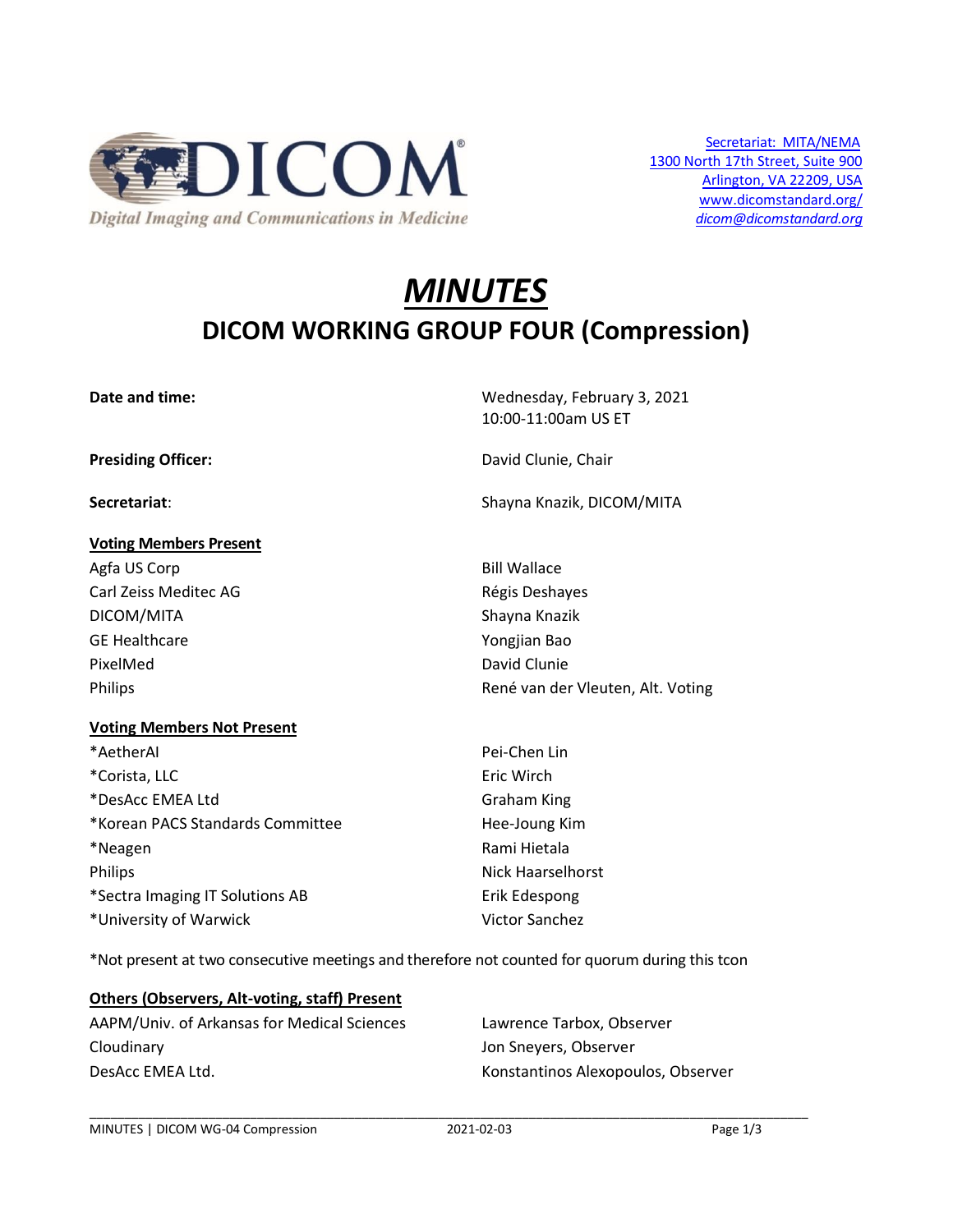Mathieu Malaterre Consulting Mathieu Malaterre, Observer Roche Tissue Diagnostics The Controller Controller Uwe Horchner, Observer

| Amazon Web Services  |
|----------------------|
| Siemens Healthineers |

Chris Hafey, Observer Chris O'Donnell, Observer

### **1. Administrative**

- Welcome and roll call: the teleconference was called to order and a quorum was present.
- DICOM antitrust and patent rules: reviewed.
- Agenda: reviewed and approved.
- Approval of minutes from 2020-01-06: reviewed and approved.

## **2. White paper on progressive images (Chris Hafey)**

- Chris Hafey asked for feedback on an outline of his document entitled "Progressive Resolution access in medical imaging" which can be accessed here: [https://docs.google.com/document/d/1hMv75h8g5a8EvIopucdhElKdu7QGF1PgpAK4J1Ahvp4/edit?us](https://docs.google.com/document/d/1hMv75h8g5a8EvIopucdhElKdu7QGF1PgpAK4J1Ahvp4/edit?usp=sharing) [p=sharing](https://docs.google.com/document/d/1hMv75h8g5a8EvIopucdhElKdu7QGF1PgpAK4J1Ahvp4/edit?usp=sharing)
- He highlighted the following sections:
	- o Industry trends and increasing use cases
	- o Web-based medical imaging challenges
	- o DICOM-compatibility
	- o Patents
	- o Adoption
	- o JPEG-XL (Jon Sneyers)

## **3. Large video transfer syntax (Bill Wallace)**

- Bill Wallace presented his New Work Item Proposal to:
	- $\circ$  Allow multiple fragments within a single DICOM video instance splitting up the video into multiple pieces, all logically continuous, but encoded as fragments each less than 1 gb.
	- $\circ$  David argued that it can already be done across multiple instances, and presented some history on this
	- $\circ$  Bill argued that serving multiple instances in DICOMweb or other single-instance responses would require recombining the multiple instances into one, which is difficult to do without re-writing the entire file, and that can introduce very long (minutes+) delays, or hiccups into the playback.
- David noted that WG-13 needs to be looped in to ensure the proper inclusion of video codecs.
	- o **Action:** Shayna to research and send Bill a list of people who worked on compression in WG-13.
- We will begin with this item on the next teleconference.
- **4. Discuss image/jpeg media type limits:** not discussed, moved to next tcon agenda.
- **5. Upcoming calls**

\_\_\_\_\_\_\_\_\_\_\_\_\_\_\_\_\_\_\_\_\_\_\_\_\_\_\_\_\_\_\_\_\_\_\_\_\_\_\_\_\_\_\_\_\_\_\_\_\_\_\_\_\_\_\_\_\_\_\_\_\_\_\_\_\_\_\_\_\_\_\_\_\_\_\_\_\_\_\_\_\_\_\_\_\_\_\_\_\_\_\_\_\_\_\_\_\_\_\_\_\_\_\_